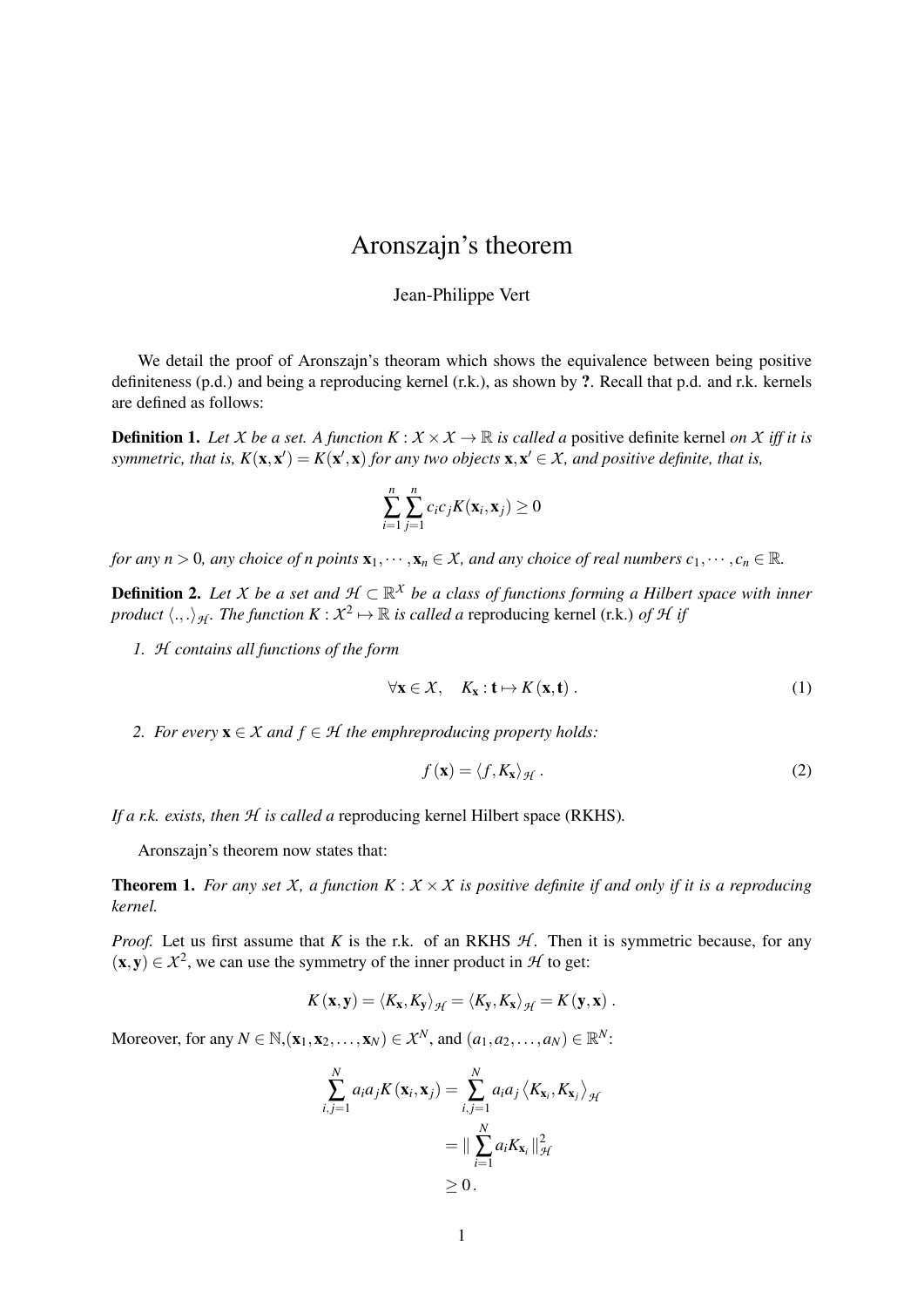*K* is therefore p.d. Conversely, let us now suppose that *K* is p.d. In order to build a RKHS having *K* as r.k., we start by considering the vector space  $H_0 \subset \mathbb{R}^X$  spanned by the functions  $\{K_x\}_{x \in X}$ . For any  $f, g \in H_0$ , given by:

$$
f = \sum_{i=1}^{m} a_i K_{\mathbf{x}_i}, \quad g = \sum_{j=1}^{n} b_j K_{\mathbf{y}_j},
$$

let us define the operation:

$$
\langle f,g\rangle_{\mathcal{H}_0}:=\sum_{i=1}^m\sum_{j=1}^n a_ib_jK(\mathbf{x}_i,\mathbf{y}_j).
$$

We note that  $\langle f, g \rangle_{\mathcal{H}_0}$  does not depend on the expansion of *f* and *g*, because:

$$
\langle f,g\rangle_{\mathcal{H}_0}=\sum_{i=1}^m a_i g\left(\mathbf{x}_i\right)=\sum_{j=1}^n b_j f\left(\mathbf{y}_j\right).
$$

This also shows that  $\langle .,.\rangle_{\mathcal{H}_0}$  is a symmetric bilinear form. Moreover, for any  $\mathbf{x} \in \mathcal{X}$  and  $f \in \mathcal{H}_0$ :

$$
\langle f, K_{\mathbf{x}} \rangle_{\mathcal{H}_0} = f(\mathbf{x}) \ .
$$

Now, *K* being assumed to be p.d., we also have:

$$
|| f ||_{\mathcal{H}_0}^2 = \sum_{i,j=1}^m a_i a_j K(\mathbf{x}_i, \mathbf{x}_j) \ge 0.
$$

In particular Cauchy-Schwarz inequality is valid with  $\langle .,.\rangle_{H_0}$ . We deduce that  $\forall x \in \mathcal{X}$ :

$$
|f(\mathbf{x})| = |\langle f, K_{\mathbf{x}} \rangle_{\mathcal{H}_0}| \leq ||f||_{\mathcal{H}_0}.K(\mathbf{x}, \mathbf{x})^{\frac{1}{2}},
$$

therefore  $|| f ||_{H_0} = 0 \implies f = 0$ . In other words,  $H_0$  is a pre-Hilbert space endowed with the inner product  $\langle .,. \rangle_{H_0}.$ 

At this step, we have built a pre-Hilbert space which has all the properties of a RKHS for *K*, except for the completeness. We now need to extend  $H_0$  to make it complete. For that purpose, let us first note that for any Cauchy sequence  $(f_n)_{n\geq 0}$  in  $(\mathcal{H}_0,\langle.,.\rangle_{\mathcal{H}_0})$ , it holds that:

$$
\forall (\mathbf{x},m,n) \in \mathcal{X} \times \mathbb{N}^2, \quad |f_m(\mathbf{x}) - f_n(\mathbf{x})| \leq ||f_m - g_n||_{\mathcal{H}_0}.K(\mathbf{x},\mathbf{x})^{\frac{1}{2}}.
$$

This shows that for any **x** the sequence  $(f_n(\mathbf{x}))_{n\geq 0}$  is Cauchy in R and has therefore a limit. Let us now consider  $\mathcal{H} \subset \mathbb{R}^{\chi}$  to be the set of functions  $f : \overline{X} \to \mathbb{R}$  which are pointwise limits of Cauchy sequences in  $H_0$ , i.e., if  $(f_n)$  is a Cauchy sequence in  $H_0$ , then  $f(x) = \lim_{n \to +\infty} f_n(x)$ . We can observe that  $H_0 \subset H$ . Indeed, for any  $f \in H_0$ , it suffices to take the constant function  $f_n = f$  for any  $n \geq 0$  to obtain a Cauchy sequence in  $H_0$  which converges pointwise to *f*. We shall now define an inner product on  $H$ , and show that  $H$  endowed with that inner product it is a RKHS with reproducing kernel  $K$ .

For that purpose, let us first show a useful property of Cauchy sequences in  $H_0$ .

<span id="page-1-0"></span>Lemma 1. *Any Cauchy sequence* (*fn*)*n*∈<sup>N</sup> *in H*<sup>0</sup> *which converges pointwise to* 0 *satisfies:*

$$
\lim_{n\to+\infty}|| f_n ||_{\mathcal{H}_0}=0.
$$

Indeed, let  $(f_n)$  be a Cauchy sequence in  $H_0$ . Any Cauchy sequence being bounded, let  $B > ||f_n||$ for any  $n \in \mathbb{N}$ . For any  $\varepsilon > 0$ , let  $N \in \mathbb{N}$  be such that, for any  $n > N$ ,  $||f_n - f_N|| < \varepsilon/B$ . The function  $f_N \in H_0$  can be expanded as:

$$
f_N(x) = \sum_{i=1}^p \alpha_i K(\mathbf{x}_i, \mathbf{x}),
$$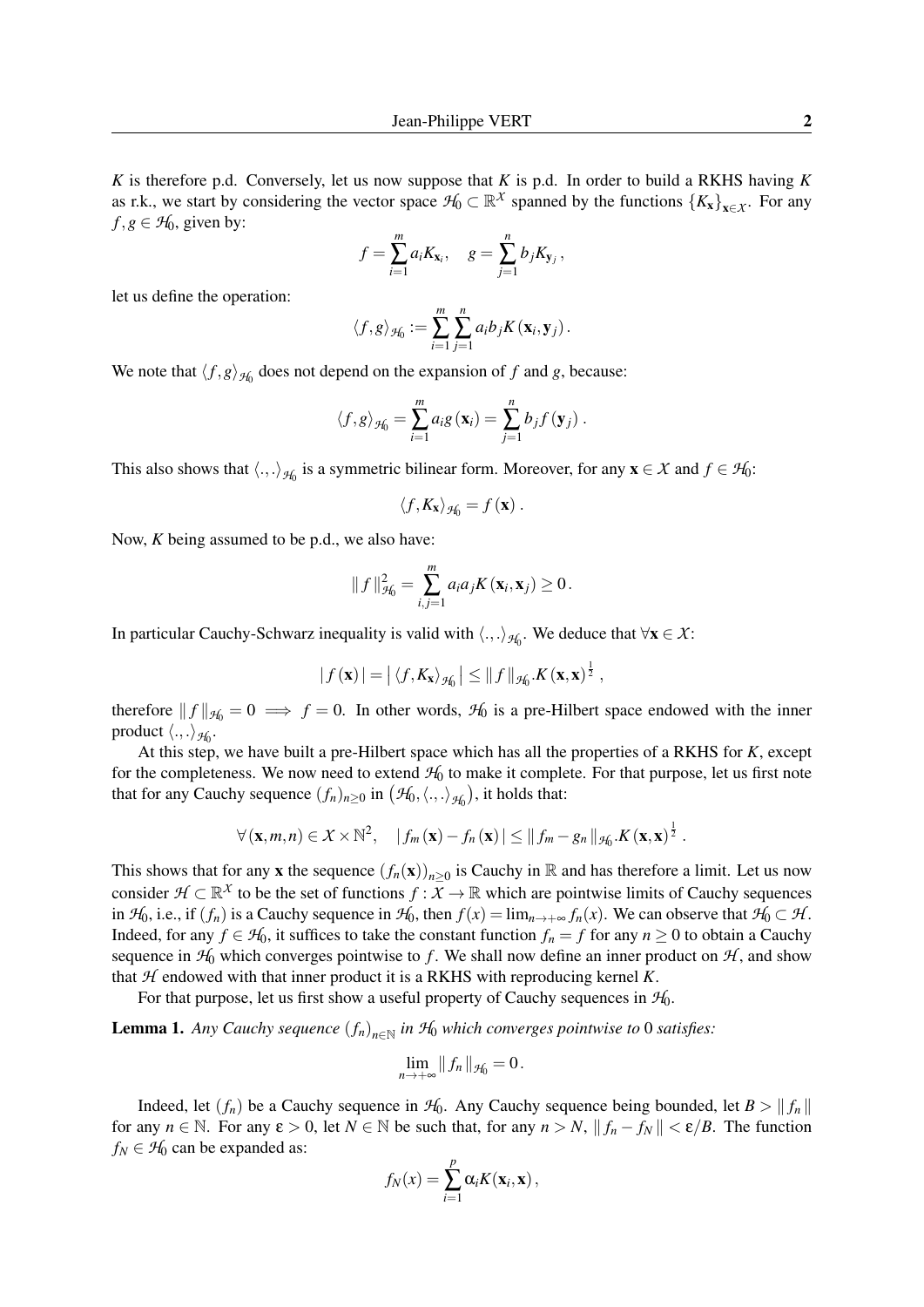for some  $p \in \mathbb{N}, \alpha_1, \ldots, \alpha_p \in \mathbb{R}$  and  $x_1, \ldots, x_p \in \mathcal{X}$ . We then get, for any  $n > N$ :

$$
|| f_n ||_{\mathcal{H}_0}^2 = \langle f_n - f_N, f_n \rangle_{\mathcal{H}_0} + \langle f_N, f_n \rangle_{\mathcal{H}_0}
$$
  

$$
\leq \varepsilon + \sum_{i=1}^p \alpha_i f_n(\mathbf{x}_i) .
$$

Since  $f_n(\mathbf{x}_i)$  converges to 0 for  $i = 1, \ldots, p$ , we obtain that  $||f_n||_{\mathcal{H}_0} < 2\varepsilon$  for *n* large enough, i.e.,  $||f_n||_{\mathcal{H}_0}$ converges to 0. This proves Lemma [1.](#page-1-0)

Coming back to the proof of Theorem [1,](#page-0-0) let us consider two Cauchy sequences  $(f_n)$  and  $(g_n)$  in  $H_0$ . These sequences define two functions *f* and  $g \in H$  as their pointwise limits. Let us first show that the inner product  $\langle f_n, g_n \rangle_{\mathcal{H}_0}$  converges. For that purpose, we note using the Cauchy-Schwarz inequality that, for any  $n, m \in \mathbb{N}$ 

$$
\left| \langle f_n, g_n \rangle_{\mathcal{H}_0} - \langle f_m, g_m \rangle_{\mathcal{H}_0} \right| = \left| \langle f_n, g_n - g_m \rangle_{\mathcal{H}_0} + \langle f_n - f_m, g_m \rangle_{\mathcal{H}_0} \right|
$$
  
\n
$$
\leq \| f_n \|_{\mathcal{H}_0} \| g_n - g_m \|_{\mathcal{H}_0} + \| f_n - f_m \|_{\mathcal{H}_0} \| g_m \|_{\mathcal{H}_0}.
$$

Since each Cauchy sequence is bounded in norm, we obtain that  $(\langle f_n, g_n \rangle_{H_0})_{n \in \mathbb{N}}$  is a Cauchy sequence in R. We have thus shown that the inner product  $\langle f_n, g_n \rangle_{\mathcal{H}_0}$  converges. Let us now show that the limit value only depends on the pointwise limits f and g. For that purpose, let  $(f'_n)$  and  $(g'_n)$  be two other Cauchy sequences in  $H_0$  which also converge pointwisely to *f* and *g*, respectively. Then the sequence  $(f_n - f'_n)$ (resp.  $(g_n - g'_n)$ ) is a Cauchy sequence in  $H_0$  which converges pointwisely to 0, and from Lemma [1](#page-1-0) we obtain that  $\lim_{n\to+\infty}||f_n - f'_n||_{\mathcal{H}_0} = 0$  (resp.  $\lim_{n\to+\infty}||g_n - g'_n||_{\mathcal{H}_0} = 0$ ). Now we observe that:

$$
\left| \langle f_n, g_n \rangle_{\mathcal{H}_0} - \langle f'_n, g'_n \rangle_{\mathcal{H}_0} \right| = \left| \langle f_n, g_n - g'_n \rangle_{\mathcal{H}_0} + \langle f_n - f'_n, g'_n \rangle_{\mathcal{H}_0} \right|
$$
  

$$
\leq \| f_n \|_{\mathcal{H}_0} \| g_n - g'_n \|_{\mathcal{H}_0} + \| f_n - f'_n \|_{\mathcal{H}_0} \| g'_n \|_{\mathcal{H}_0}.
$$

Both Cauchy sequences being upper bounded in norm, this shows that  $\langle f_n, g_n \rangle_{H_0}$  and  $\langle f'_n, g'_n \rangle_{H_0}$ , have the same limit, which only depends on *f* and *g*. This allows to define formally, for any  $f, g \in H$  defined as pointwise limits of Cauchy sequences  $(f_n)$  and  $(g_n)$  in  $H_0$ :

$$
\langle f,g\rangle_{\mathcal{H}}=\lim_{n\to+\infty}\langle f_n,g_n\rangle_{\mathcal{H}_0}.
$$

It is easy to see that  $\langle .,.\rangle_H$  is a positive bilinear form, using the same properties of  $\langle .,.\rangle_{H_0}$ . Let now a function  $f \in \mathcal{H}$  such that  $|| f ||_{\mathcal{H}}^2 = \langle f, f \rangle_{\mathcal{H}} = 0$ . By definition *f* is a poinwise limit of a Cauchy sequence  $(f_n)$  in  $H_0$ , and  $0 = ||f||_H = \lim_{n \to +\infty} ||f_n||_{H_0}$ . We then obtain, for any  $\mathbf{x} \in \mathcal{X}$ ,

$$
|f(\mathbf{x})| = \lim_{n \to +\infty} |f_n(\mathbf{x})|
$$
  
= 
$$
\lim_{n \to +\infty} |\langle f_n, K_{\mathbf{x}} \rangle_{\mathcal{H}_0}|
$$
  

$$
\leq K(\mathbf{x}, \mathbf{x})^{\frac{1}{2}} \times \lim_{n \to +\infty} ||f_n||_{\mathcal{H}_0}
$$
  
= 0,

showing that  $f = 0$ . This shows that  $H$  is a pre-Hilbert space with inner product  $\langle .,.\rangle_H$ . Moreover, for any  $f \in H$  defined as the pointwise limit of a Cauchy function  $(f_n)$  in  $H_0$ , we note that  $f_n \in H$  for any  $n \in \mathbb{N}$ , and that

<span id="page-2-0"></span>
$$
\lim_{n \to +\infty} \|f - f_n\|_{\mathcal{H}} = \lim_{n \to +\infty} \lim_{p \to \infty} \|f_p - f_n\|_{\mathcal{H}_0} = 0.
$$
\n(3)

This shows in particular that  $H_0$  is dense in *H*, with respect to the topology defined by the metric  $\|\cdot\|_{H}$ . Let us now show the completeness of  $H$ . For that purpose, let  $(f_n)$  be a Cauchy sequence in  $H$ . By